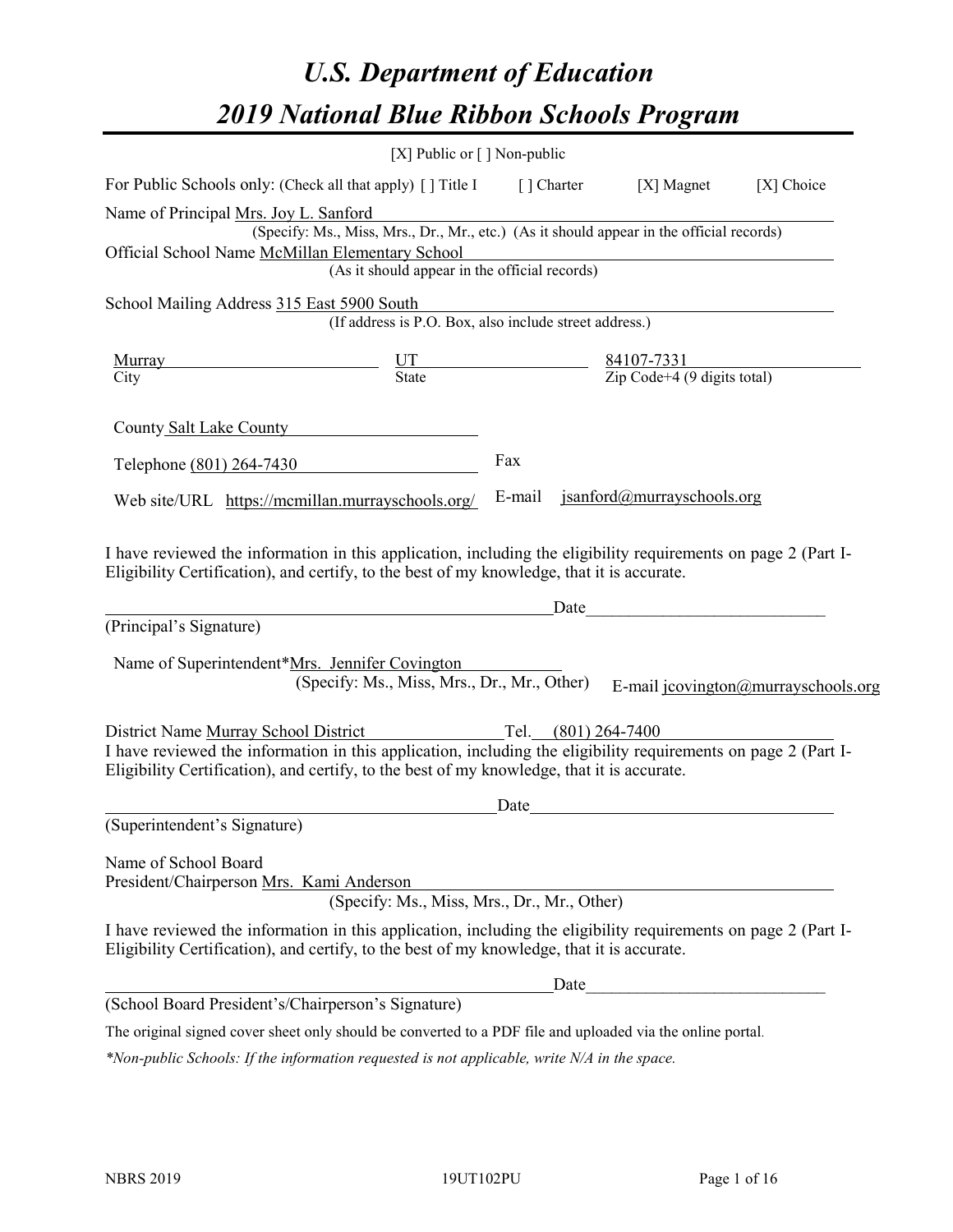The signatures on the first page of this application (cover page) certify that each of the statements below, concerning the school's eligibility and compliance with U.S. Department of Education and National Blue Ribbon Schools requirements, are true and correct.

1. All nominated public schools must meet the state's performance targets in reading (or English language arts) and mathematics and other academic indicators (i.e., attendance rate and graduation rate), for the all students group, including having participation rates of at least 95 percent using the most recent accountability results available for nomination.

2. To meet final eligibility, all nominated public schools must be certified by states prior to September 2019 in order to meet all eligibility requirements. Any status appeals must be resolved at least two weeks before the awards ceremony for the school to receive the award.

3. The school configuration includes one or more of grades K-12. Schools on the same campus with one principal, even a K-12 school, must apply as an entire school.

4. The school has been in existence for five full years, that is, from at least September 2013 and each tested grade must have been part of the school for the past three years.

5. The nominated school has not received the National Blue Ribbon Schools award in the past five years: 2014, 2015, 2016, 2017, or 2018.

6. The nominated school has no history of testing irregularities, nor have charges of irregularities been brought against the school at the time of nomination. If irregularities are later discovered and proven by the state, the U.S. Department of Education reserves the right to disqualify a school's application and/or rescind a school's award.

7. The nominated school has not been identified by the state as "persistently dangerous" within the last two years.

8. The nominated school or district is not refusing Office of Civil Rights (OCR) access to information necessary to investigate a civil rights complaint or to conduct a district-wide compliance review.

9. The OCR has not issued a violation letter of findings to the school district concluding that the nominated school or the district as a whole has violated one or more of the civil rights statutes. A violation letter of findings will not be considered outstanding if OCR has accepted a corrective action plan from the district to remedy the violation.

10. The U.S. Department of Justice does not have a pending suit alleging that the nominated school or the school district, as a whole, has violated one or more of the civil rights statutes or the Constitution's equal protection clause.

11. There are no findings of violations of the Individuals with Disabilities Education Act in a U.S. Department of Education monitoring report that apply to the school or school district in question; or if there are such findings, the state or district has corrected, or agreed to correct, the findings.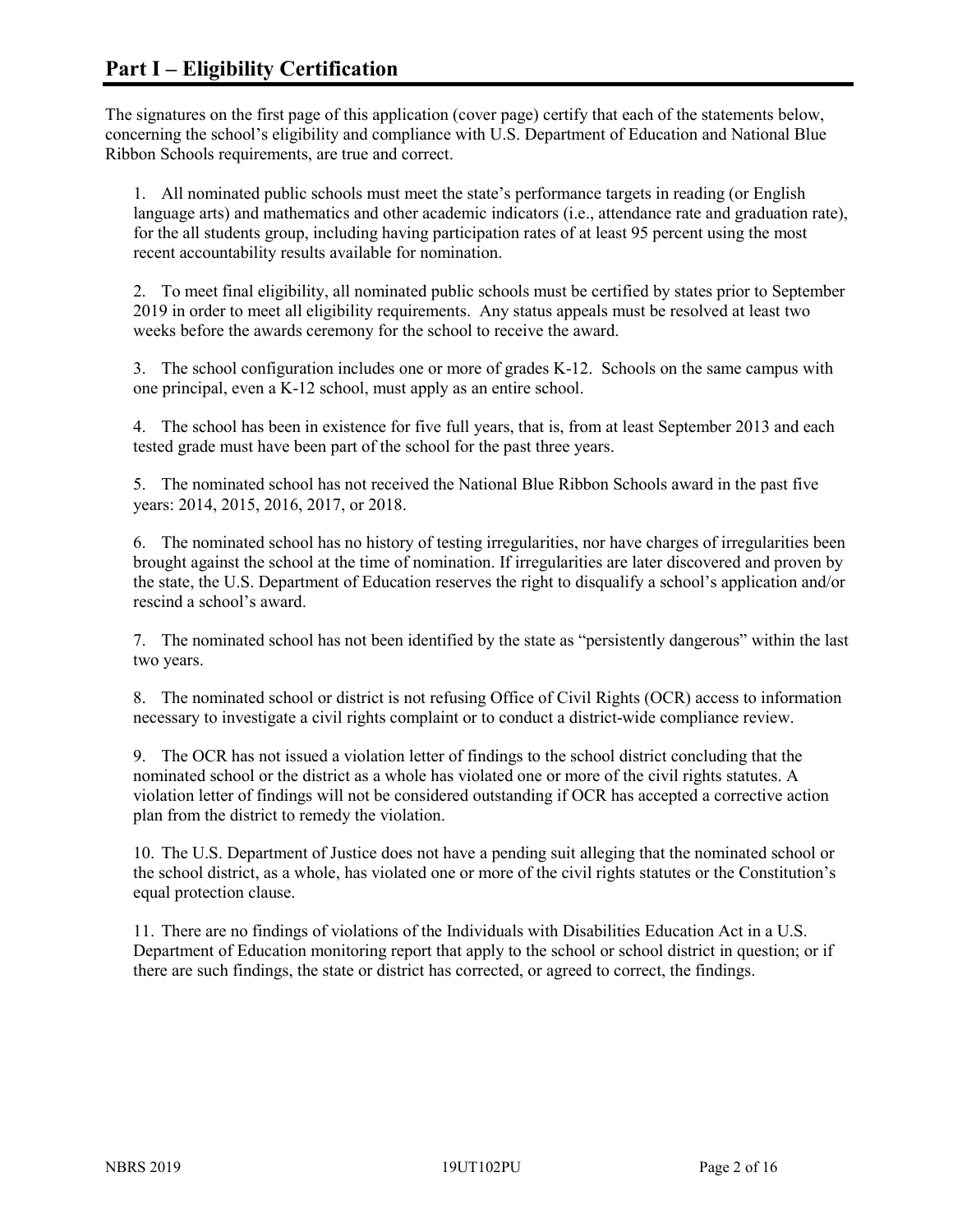#### **Data should be provided for the most recent school year (2018-2019) unless otherwise stated.**

#### **DISTRICT**

1. Number of schools in the district  $\overline{7}$  Elementary schools (includes K-8) (per district designation): 2 Middle/Junior high schools 1 High schools 0 K-12 schools

10 TOTAL

**SCHOOL** (To be completed by all schools)

2. Category that best describes the area where the school is located:

[ ] Urban or large central city [X] Suburban [] Rural or small city/town

3. Number of students as of October 1, 2018 enrolled at each grade level or its equivalent in applying school:

| Grade                           | # of         | # of Females | <b>Grade Total</b> |
|---------------------------------|--------------|--------------|--------------------|
|                                 | <b>Males</b> |              |                    |
| <b>PreK</b>                     | 0            | $\theta$     | 0                  |
| $\mathbf K$                     | 39           | 40           | 79                 |
| 1                               | 38           | 34           | 72                 |
| 2                               | 46           | 28           | 74                 |
| 3                               | 38           | 44           | 82                 |
| $\overline{\mathbf{4}}$         | 41           | 40           | 81                 |
| 5                               | 41           | 35           | 76                 |
| 6                               | 30           | 40           | 70                 |
| 7                               | 0            | $\theta$     | 0                  |
| 8                               | 0            | $\theta$     | 0                  |
| 9                               | 0            | $\theta$     | 0                  |
| 10                              | 0            | 0            | 0                  |
| 11                              | $\theta$     | 0            | 0                  |
| 12 or higher                    | 0            | 0            | 0                  |
| <b>Total</b><br><b>Students</b> | 273          | 261          | 534                |

\*Schools that house PreK programs should count preschool students **only** if the school administration is responsible for the program.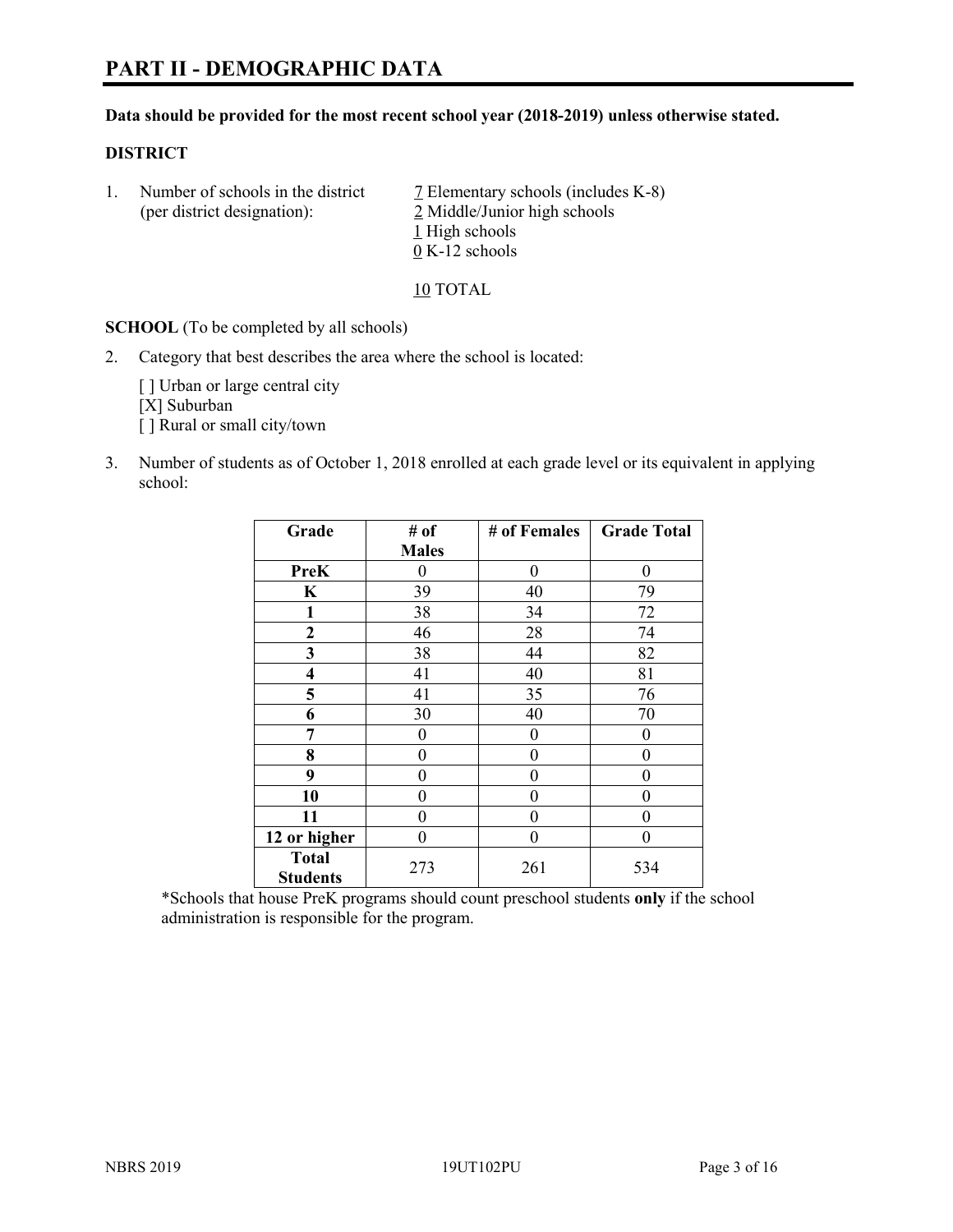4. Racial/ethnic composition of  $0\%$  American Indian or Alaska Native the school (if unknown, estimate): 4 % Asian

 % Black or African American % Hispanic or Latino % Native Hawaiian or Other Pacific Islander 71 % White % Two or more races **100 % Total**

(Only these seven standard categories should be used to report the racial/ethnic composition of your school. The Final Guidance on Maintaining, Collecting, and Reporting Racial and Ethnic Data to the U.S. Department of Education published in the October 19, 2007 *Federal Register* provides definitions for each of the seven categories.)

5. Student turnover, or mobility rate, during the 2017 – 2018 school year: 16%

If the mobility rate is above 15%, please explain.

McMillan's mobility rate is over 15% as nearly 30% of our population is considered economically disadvantaged. This includes a pocket of housing for a few refugees that attend the school.

This rate should be calculated using the grid below. The answer to (6) is the mobility rate.

| <b>Steps For Determining Mobility Rate</b>    | Answer |  |
|-----------------------------------------------|--------|--|
| (1) Number of students who transferred to     |        |  |
| the school after October 1, 2017 until the    | 37     |  |
| end of the 2017-2018 school year              |        |  |
| (2) Number of students who transferred        |        |  |
| from the school after October 1, 2017 until   | 41     |  |
| the end of the 2017-2018 school year          |        |  |
| (3) Total of all transferred students [sum of | 78     |  |
| rows $(1)$ and $(2)$ ]                        |        |  |
| (4) Total number of students in the school as | 496    |  |
| of October 1, 2017                            |        |  |
| $(5)$ Total transferred students in row $(3)$ |        |  |
| divided by total students in row (4)          | 0.16   |  |
| $(6)$ Amount in row $(5)$ multiplied by 100   | 16     |  |

6. English Language Learners (ELL) in the school: 9 %

50 Total number ELL

Specify each non-English language represented in the school (separate languages by commas): Arabic, Spanish, Karen, Acoli, Portuguese, Chinese, Japanese, Vietnamese, Russian

7. Students eligible for free/reduced-priced meals: 28 % Total number students who qualify:  $148$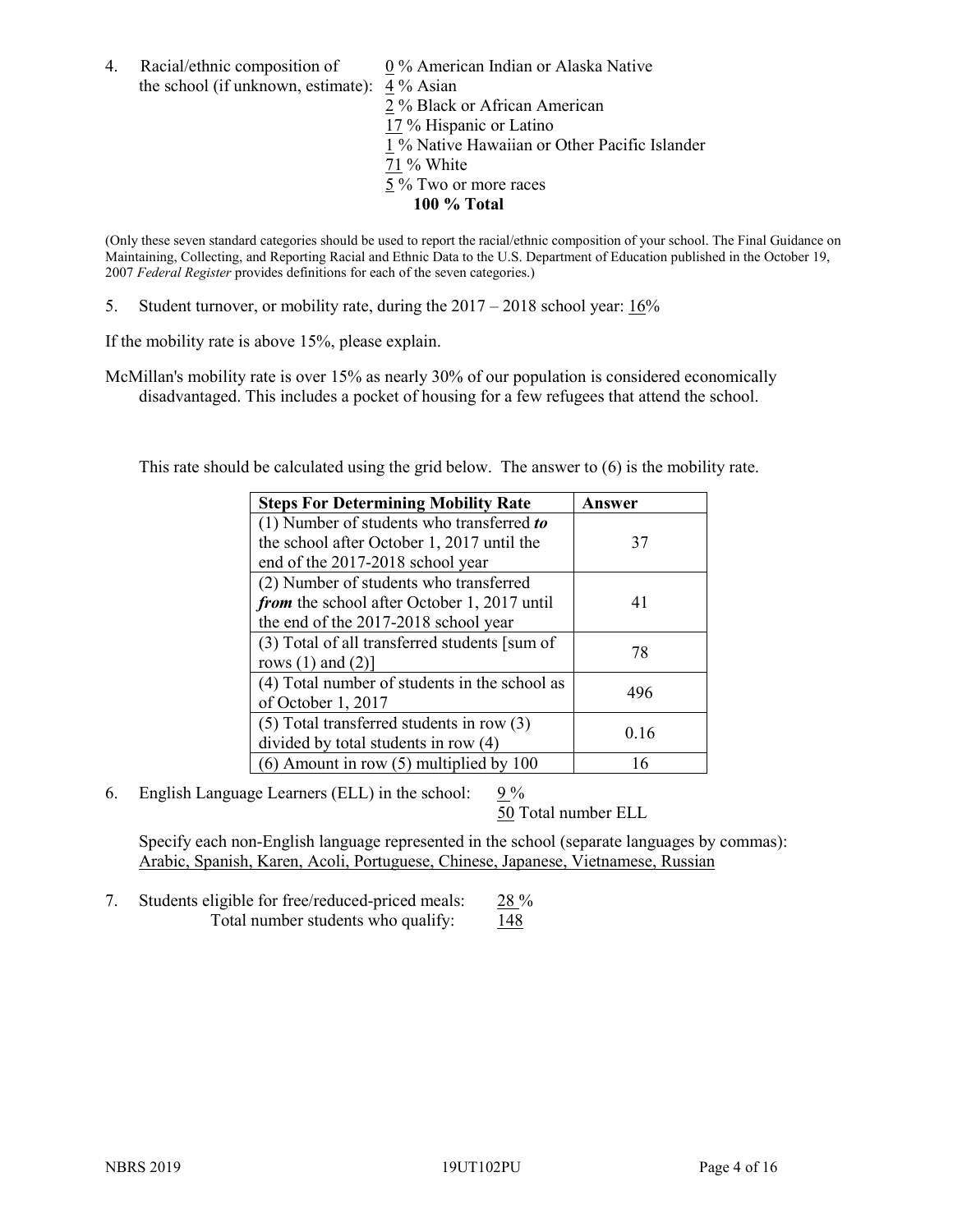49 Total number of students served

Indicate below the number of students with disabilities according to conditions designated in the Individuals with Disabilities Education Act. Do not add additional conditions. It is possible that students may be classified in more than one condition.

| 1 Autism                  | 0 Multiple Disabilities                 |
|---------------------------|-----------------------------------------|
| 0 Deafness                | 0 Orthopedic Impairment                 |
| 0 Deaf-Blindness          | 5 Other Health Impaired                 |
| 6 Developmental Delay     | 21 Specific Learning Disability         |
| 0 Emotional Disturbance   | 27 Speech or Language Impairment        |
| 0 Hearing Impairment      | 0 Traumatic Brain Injury                |
| 1 Intellectual Disability | 0 Visual Impairment Including Blindness |

- 9. Number of years the principal has been in her/his position at this school:  $6$
- 10. Use Full-Time Equivalents (FTEs), rounded to nearest whole numeral, to indicate the number of school staff in each of the categories below:

|                                                                                                                                                                                                                              | <b>Number of Staff</b> |
|------------------------------------------------------------------------------------------------------------------------------------------------------------------------------------------------------------------------------|------------------------|
| Administrators                                                                                                                                                                                                               |                        |
| Classroom teachers including those<br>teaching high school specialty<br>subjects, e.g., third grade teacher,<br>history teacher, algebra teacher.                                                                            | 19                     |
| Resource teachers/specialists/coaches<br>e.g., reading specialist, science coach,<br>special education teacher, technology<br>specialist, art teacher, etc.                                                                  | 3                      |
| Paraprofessionals under the<br>supervision of a professional<br>supporting single, group, or classroom<br>students.                                                                                                          | 20                     |
| Student support personnel<br>e.g., school counselors, behavior<br>interventionists, mental/physical<br>health service providers,<br>psychologists, family engagement<br>liaisons, career/college attainment<br>coaches, etc. |                        |

11. Average student-classroom teacher ratio, that is, the number of students in the school divided by the FTE of classroom teachers, e.g.,  $22:1$  27:1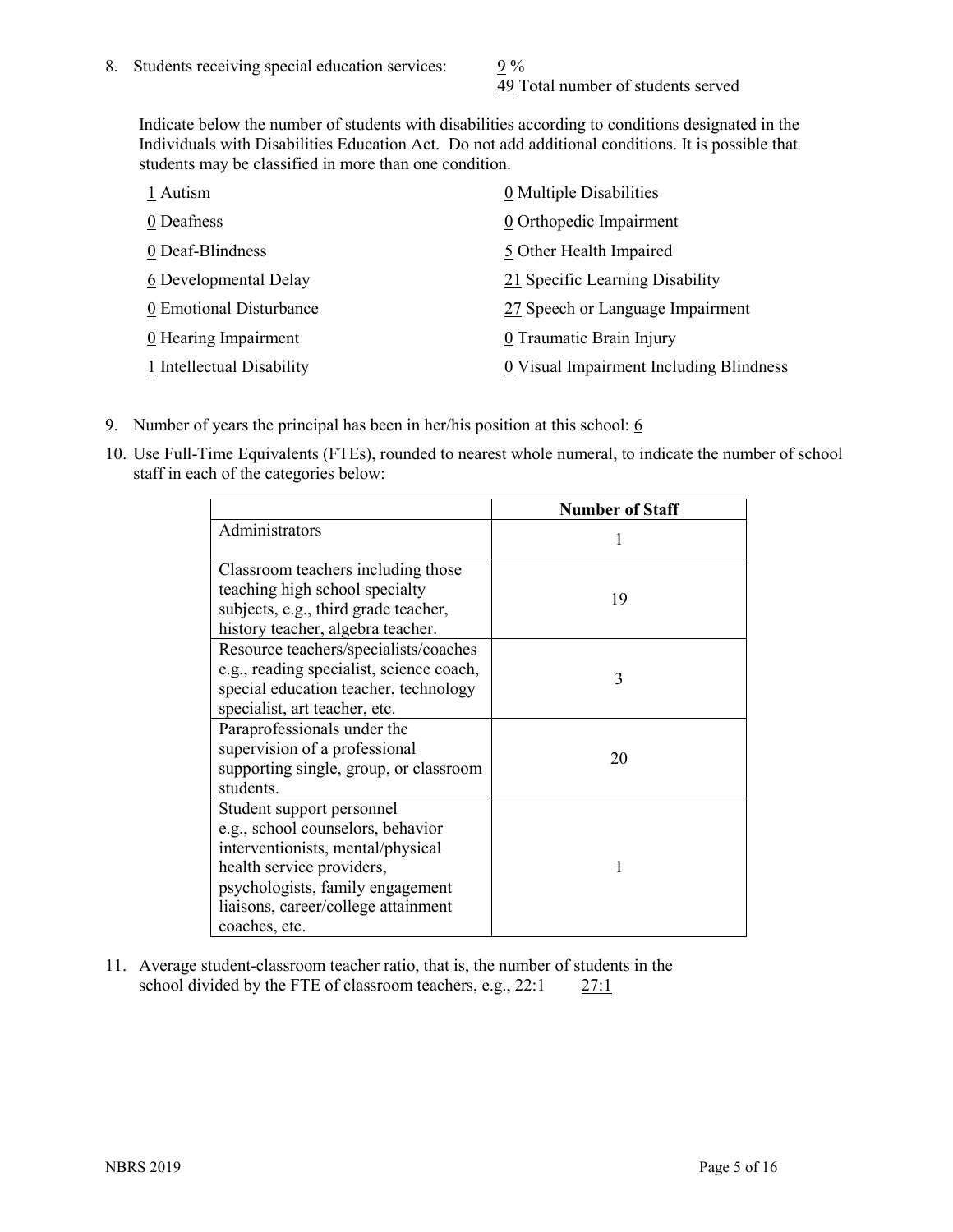12. Show daily student attendance rates. Only high schools need to supply yearly graduation rates.

| <b>Required Information</b> | 2017-2018 | 2016-2017 | 2015-2016 | 2014-2015 | 2013-2014 |
|-----------------------------|-----------|-----------|-----------|-----------|-----------|
| Daily student attendance    | 95%       | 96%       | 96%       | 96%       | 96%       |
| High school graduation rate | $0\%$     | $0\%$     | $0\%$     | $9\%$     | $0\%$     |

#### 13. **For high schools only, that is, schools ending in grade 12 or higher.**

Show percentages to indicate the post-secondary status of students who graduated in Spring 2018.

| <b>Post-Secondary Status</b>                  |       |
|-----------------------------------------------|-------|
| Graduating class size                         |       |
| Enrolled in a 4-year college or university    | $0\%$ |
| Enrolled in a community college               | 0%    |
| Enrolled in career/technical training program | 0%    |
| Found employment                              | 0%    |
| Joined the military or other public service   | 0%    |
| Other                                         | በ‰    |

14. Indicate whether your school has previously received a National Blue Ribbon Schools award. Yes No X

If yes, select the year in which your school received the award.

15. In a couple of sentences, provide the school's mission or vision statement.

Children are our future! McMillan is a community of learners dedicated to the success of the whole child.

16. **For public schools only**, if the school is a magnet, charter, or choice school, explain how students are chosen to attend.

McMillan Elementary is a neighborhood school which also houses Murray School District's elementary gifted/talented program. These students comprise approximately 16% of the total student population, with 84% of the population being general education students. Students were identified for the gifted/talented program using CogAT, Iowa and SAGES assessments. Teacher and parent surveys are also utilized. Students scoring near or above the 93 percentile on CogAT with well above average scores on the Iowa and/or SAGES assessment are offered placement in our Magnet gifted/talented program as space permits.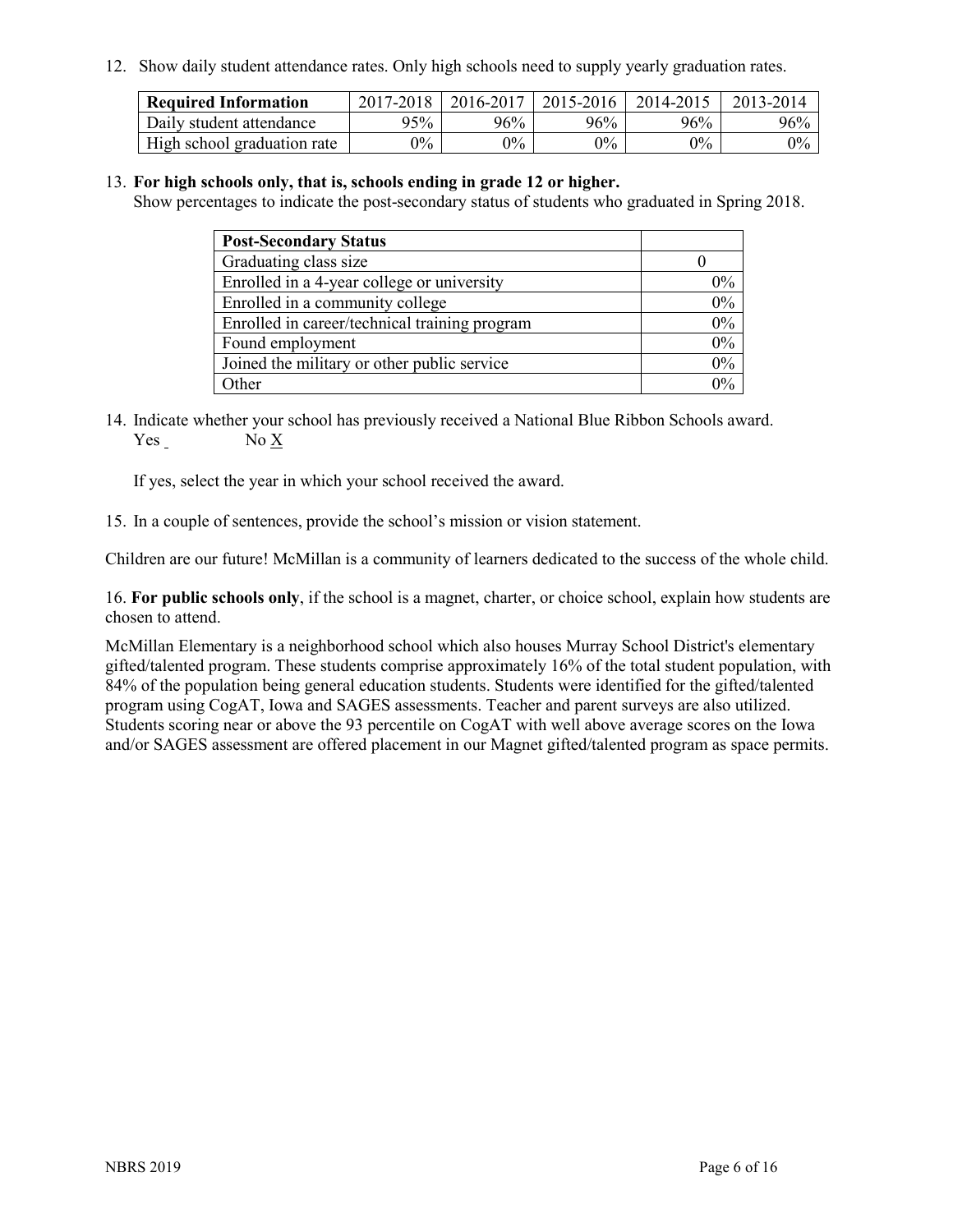# **PART III – SUMMARY**

McMillan Elementary School is a highly esteemed school with a vibrant student body and staff in the Murray City School District (MCSD) in Murray, Utah which is centrally located in the Salt Lake Valley. McMillan Elementary was built in 1952 and was originally named Hillcrest Elementary. In 1960, the name was changed to McMillan Elementary to honor the McMillan family who formerly owned the property around the school and is the only school in the district to be named after a local family. The school's current custodian is a descendent of that family. Murray is a fairly small city where many of its families are lifelong residents. There is a small-town feeling, where residents come together to make their community great.

An energetic school, McMillan Elementary has always had an extremely involved and supportive PTA and parent community. Many traditions and activities take place each year, including The Nutcracker, which has been performed by 1st graders for guests for over 20 years. The school Fit Fun Run takes place each spring and is a popular community event. For the past five years McMillan has held a family STEM Night in coordination with their annual Science Fair, supported by the PTA. Teachers and local business professionals provide hands on science, engineering, technology and math activities to students and their families. Other school activities the students enjoy include: Principal Read alouds, Move-It Activities, Reading Counts, Principal's 200 Club, and Mighty Mite Mondays, to name just a few. For the past five years one of our favorite programs is our Veteran's Day program. Each grade level learns a specific military song. Students invite parents and grandparents who have served in the military to be their guests while they sing and present to these important members of the military.

Our school community has an ever-changing population with students in kindergarten through sixth grade. We provide a district magnet gifted/talented program for students throughout the District as well as a general education program for neighborhood students. While most of our students come from within our neighborhood, we also welcome students from within the district and various locations around the valley as space permits. McMillan often has a waiting list as it is esteemed throughout the community.

McMillan celebrates individual strengths and progress of every student. This is important as the population of our students and families vary from some of the wealthiest families in Murray, to approximately 30% who are economically disadvantaged. Given this contrast in our student population and the fact that there are two programs at this school, we come together united in purpose and expectations. As noted in our mission, the education of the whole child is a vital part of McMillan's beliefs.

McMillan's mascot is a "Mighty Mite," a "mini-spartan" who will later become a Murray High Spartan. A spartan is noted to be a person with great courage and self-discipline. McMillan students work hard to embrace these same traits. Students are encouraged to take part and stand up for what they believe to be right and create their own success, not only through academics, but also through character, and selfconfidence.

Faculty, staff, parents and the entire McMillan community believe that we are collectively accountable for creating an environment in which students find success academically and emotionally. For example, it's common to see our custodian visiting with and allowing a child to help when they need special attention, or a teacher to work with the kitchen to ensure a child gets breakfast after coming late to school without breakfast, or all teachers providing weekly dinners for a family of eight in which the mother was receiving treatments for advanced stages of colon cancer. There is rarely a day you don't see this support and care throughout our community, through good times and bad.

Based on these values, McMillan's Building Leadership Team (BLT) creates, and monitors school initiatives designed to build upon social skills, behavioral supports, the emotional well-being of every child, as well as academic rigor. As this nurturing learning environment is created and maintained, students are also engaged in rigorous learning. To achieve growth in every child, a multi-tiered system of supports framework is in place, grounded in high quality academic and behavioral instruction and intervention, databased decision making, and team-based problem solving. PLCs are held weekly in order to analyze data and plan instruction based on the needs of all students. Teachers, with the support of paraprofessionals, provide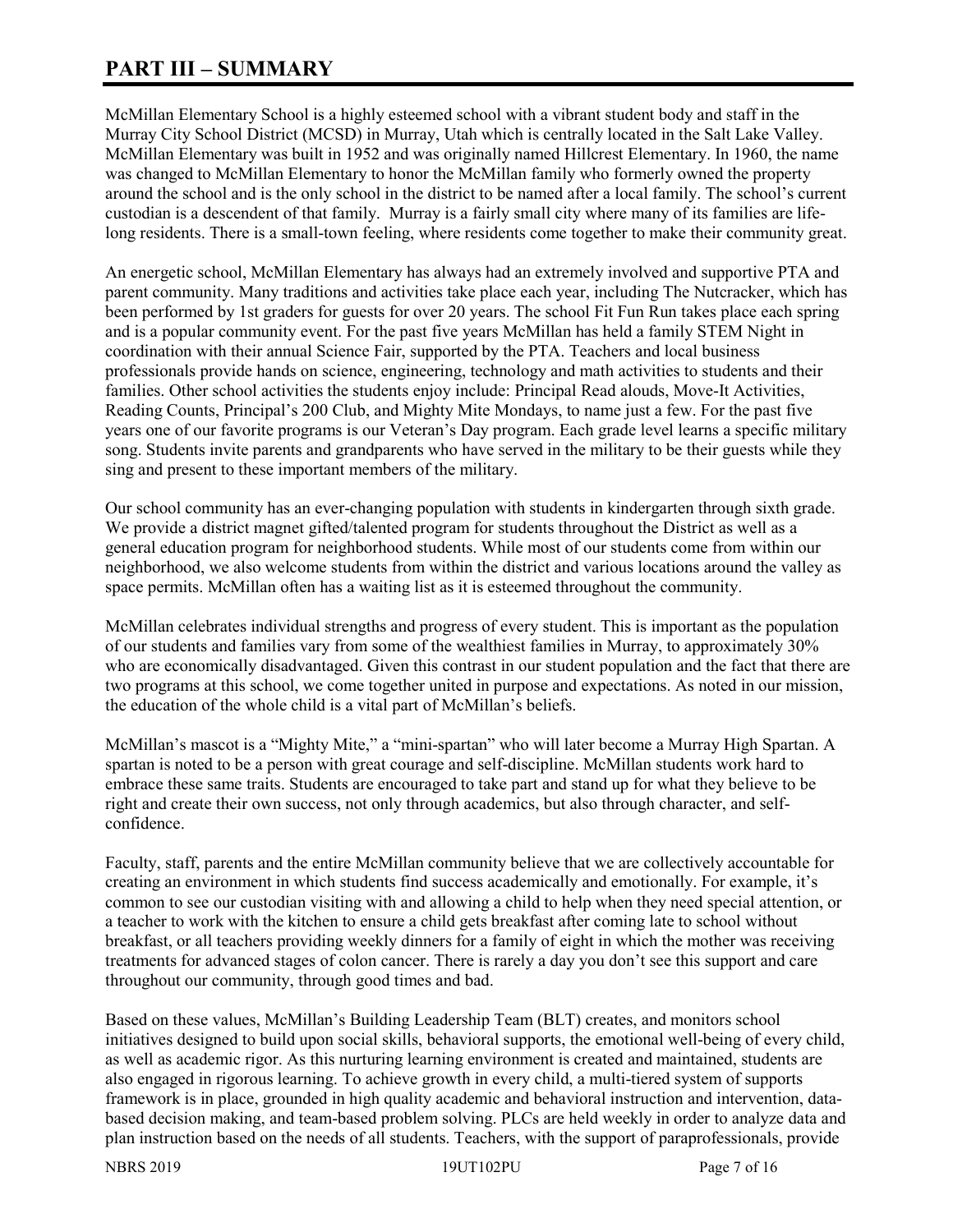research-based instruction, interventions, and enrichment to curricula. Teachers are supported in the constant learning of changing standards, technologies, and teaching strategies by the instructional coach, principal, and district. The orchestration of these essential components along with the commitment of the entire community makes McMillan the exceptional community it is.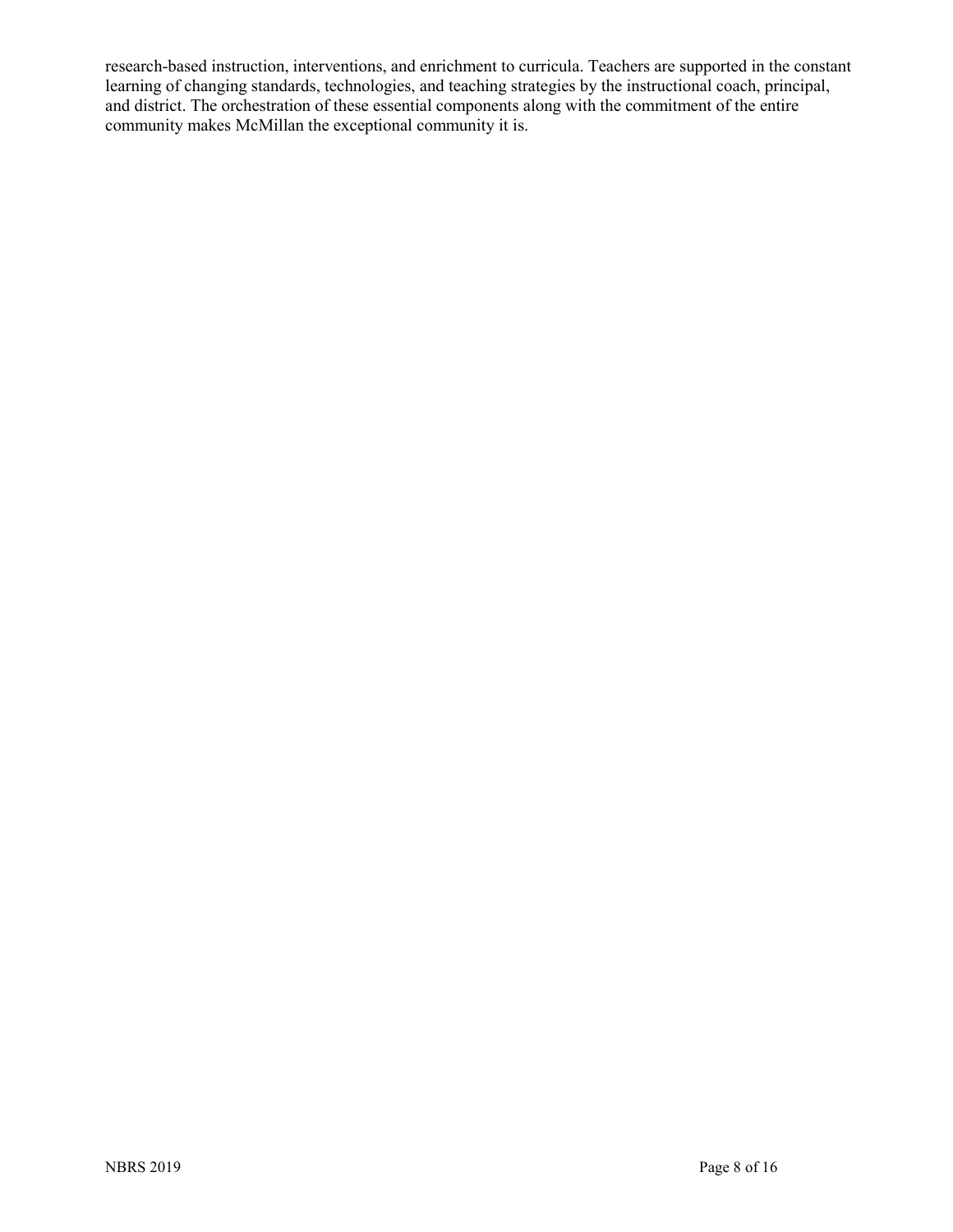# **1. Core Curriculum:**

## **1a. Reading/English language arts:**

Teachers provide effective Tier 1 instruction in all core subjects with a goal for 80-90% of their students to reach proficiency. Teachers work together to create, use and compare CFAs, exit tickets, and various other formative assessments to key in on specific skills and concepts to best meet Utah Core Standards. Other resources such as Scholastic News, Newsela, Readworks, E-Reading, and Scholastic Reading Counts are utilized to enhance reading and writing skills.

Literature Circles, small group instruction, and DYAD reading are a few strategies used to support reading comprehension and fluency. These strategies have a positive influence on reading skills as they allow students to receive more time with text, reading and discussing books with peers. These are effective strategies for all children and will be especially influential in showing progress for our English Language Learners (ELLs). In addition to Tier 1 instruction, 30-45 minutes is set aside for interventions and differentiation of basic skills.

Dynamic Indicators of Basic Early Literacy Skills (DIBELS) is used throughout the grades to screen for students who may be at-risk in reading. Progress monitoring is provided to assess growth of all students, but especially those not meeting proficiency levels in DIBELS, 95% group, Benchmark assessments, and/or CFAs.

Reading intervention programs such as Early and Next Steps are provided by trained paraprofessionals. Training and coaching are provided for teachers and paras specifically in Phonemic Awareness, Phonics Instruction, and Vocabulary. We have recently begun using 95% group material in addition to other reading resources to enhance specific skills throughout the grades in order to create a continuous and consistent course of instruction for all grades K-6.

Identified at-risk kindergarten students participate in an additional 40-50 minutes of reading instruction four days a week before or after their scheduled half-day kindergarten time. Online intervention programs such as Waterford as well as instruction with the Early Reading Intervention program are provided.

### **1b. Mathematics:**

McMillan is committed to providing best practices for instruction of the Utah State Core Curriculum. Teachers engage in planning, instructing, and assessing techniques based on strategies that are most effective. This allows us to provide effective connections between concepts, skills, standards, curricula, and assessments which ensure equitable access to the core standards for all students. Teachers, the instructional coach, with the support of the principal hold weekly Professional Learning Community (PLC) meetings to coordinate goals, analyze data and to discuss and coordinate instruction based on the needs of students. These PLCs foster dialogue to provide a scaffolded classroom where all students receive the support necessary to grow and achieve mastery of the core standards in all subject areas. J. Hattie instructional priorities are also applied to ensure best practices are being followed.

In Tier 1 instruction, a variety of mathematical resources such as EveryDay Math, Ready Math, Engage NY, Achieve the Core, and NCTM are used. Teachers also practice the "10 Instructional Shifts" in math practice as described in Steve Leinwand's book, Accessible Mathematics.

In addition to Tier 1 instruction, a specific time (30 minutes), as laid out in the Master Schedule, is used to differentiate instruction in order to provide for the various needs of all students. Instructional aides are used in grades 4-6 classrooms during this time to facilitate instruction for small groups. Students needing extra support are supported and re-taught by teachers. The use of technology instruction is also used to differentiate and provide extra practice in mathematical concepts and fluency.

NBRS 2019 19UT102PU Page 9 of 16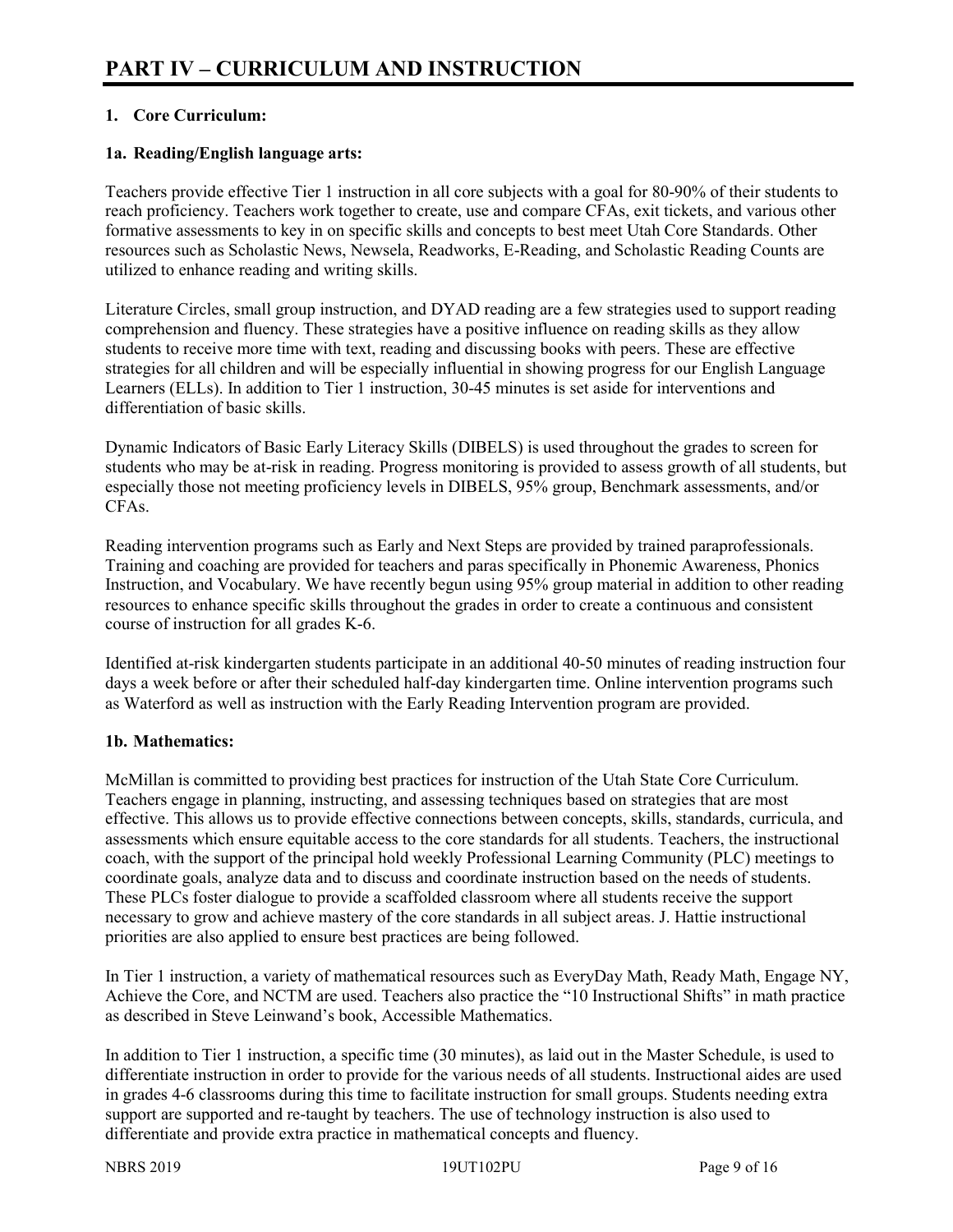BrainPop and Reflex Math subscriptions are purchased for all students. These resources, in addition to iReady and Waterford are used for additional practice of math facts and skills. These resources are also available for students to use at home for additional practice.

### **1c. Science:**

McMillan's science curriculum provides students experiences in the Utah Science Core Standards. These practices include inquiry-based learning, making connections to real-life problem solving, and hands-on exploration. Resources such as Utah's Open Education Resource (OER) books and website, Readworks, SEEd StoryLines, SEEd Utah, and DefinedStem are used.

The science curriculum is regularly integrated into the language arts state standards through reading and writing of informational text, as part of the school's interdisciplinary focus. Science, technology, engineering, and math (STEM) methods are used throughout the day. The use of technology has increased significantly over the past few years with an increased number of computers. Last year, MCSD dedicated funds to purchase nearly all students' computers. Next year McMillan will be complete with 1:1 computer to student ratio. Current instructional practices with an increase of technology for both teacher and students has changed the practice of technology use. Students not only use these tools for research, but for producing products in all subject areas.

An annual family STEM night has been held for the past five years to inform and build understanding for parents and families about STEM. Students and their families are given time to rotate to three or four stations chosen out of approximately twelve events where they can participate in hands on inquiry-based activities. We believe this also encourages and supports learning in the home.

#### **1d. Social studies/history/civic learning and engagement**

The social studies curriculum in kindergarten through second grade focuses on expanding social themes from self to community. Students are also introduced to citizenship, geography, and culture. Students in third through sixth grade engage in learning geared to expand content knowledge and making connections through reading and writing of informational texts. The curriculum moves students from understanding their local communities to that of Utah specific content, the study of the United States, and world studies.

Teachers integrate this curriculum into their reading and writing standards in order to make use of time and build connections while understanding of Utah State Core Standards in Social Studies. Identified reading and writing standards are integrated to build on these skills, assess comprehension and vocabulary, and measure intended learning outcomes.

Students also learn basic concepts of economics and business through the Junior Achievement Program implemented by parent volunteers. Connections are made between education and skills necessary in the workplace. The learning tasks build on concepts from the preceding grade to build real-life connections.

#### **1e. For secondary schools:**

#### **1f. For schools that offer preschool for three- and four-year old students:**

# **2. Other Curriculum Areas:**

McMillan Elementary implements a "rotation" system to include specialized curriculum such as PE, library, music, and computers. During this time, trained paraprofessionals provide instruction and activities specifically aligned to the Utah Core Standards in these areas while teachers use the time to collaborate in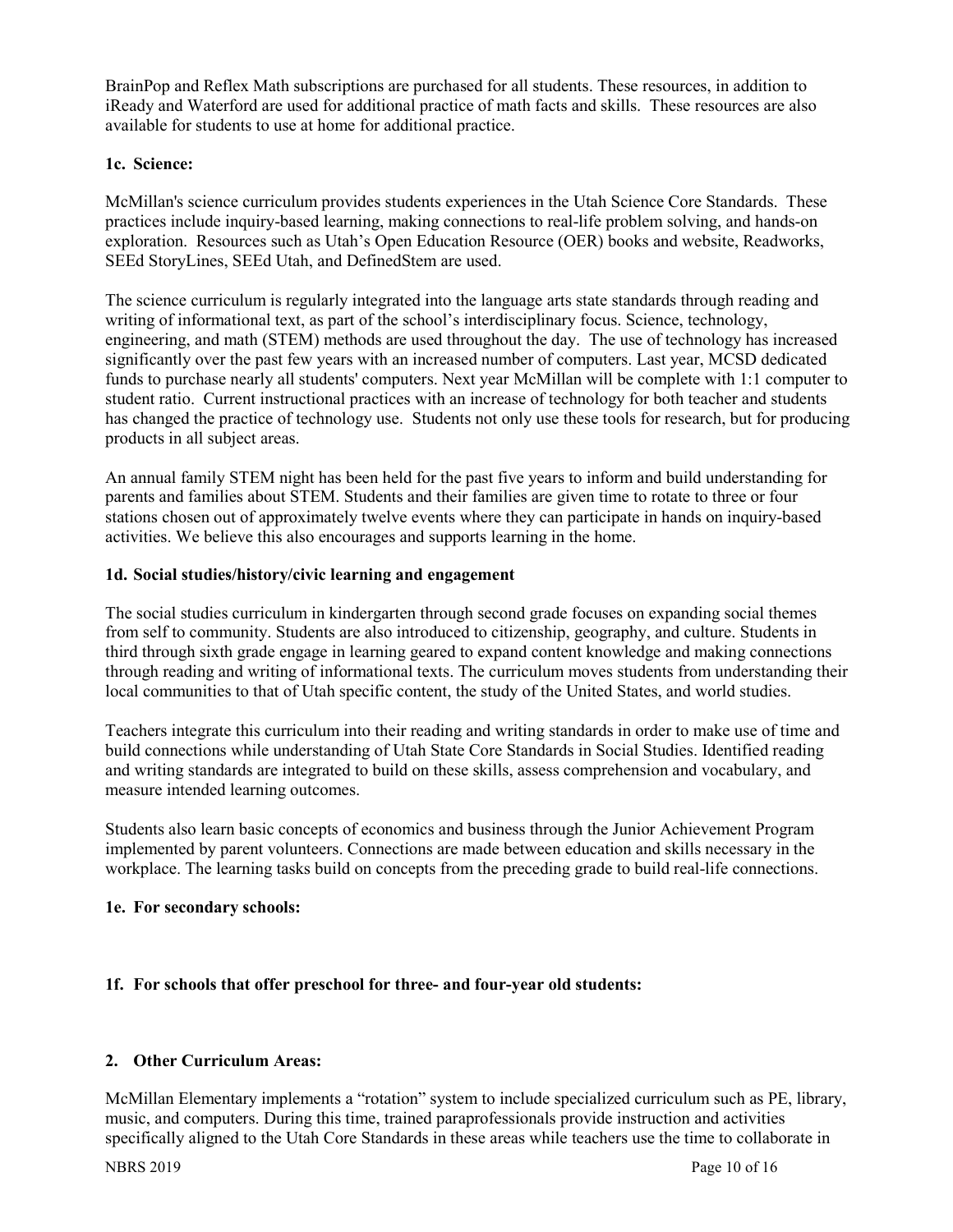#### PLCs.

The music curriculum includes Utah Core Music Standards such as pitch, rhythm, melody, harmony, timbre dynamics and textures. Students sing, create, and play music. Depending on the grade, students learn to play various instruments such as ukuleles and recorders. The works of prominent musicians are also introduced, and connections are made to literature and math.

The school has a school choir for second through sixth grade, organized by parent volunteers. Dedicated students come once a week, 45 minutes before school starts. Other means to promote an appreciation of the arts include performances by A.R.T.S. Inc., Ballet West, and Murray City Arts Foundation.

Physical Education Standards are embedded during recess, breaks in class, and weekly PE time. Students learn social and emotional skills along with physical fitness skills in weekly classes directed by our PE coach. Playworks instruction is designed and used to engage students physically while promoting safety, engagement, and student empowerment. These skills are promoted and embed into recess to encourage appropriate and productive play. This play has also resulted in decreased office referrals during recess. Jr. Coaches, a few chosen upper grade students, are trained in leadership skills and support younger students in active play at recess.

Library skills including writing and storytelling are taught in weekly library/media classes that support learning throughout the school and develops a culture that promotes a love of reading and an ability to acquire knowledge. Students participate in learning through stories, small group activities, writing, and independent work. The media aide uses materials containing a wide range of information in order to enhance the practice of critical thinking, reading, and writing, reinforcing and enhancing core standards. Lessons correlate with the curriculum and provide collections of materials for classroom use.

The use of technology at McMillan and throughout our MCSD has increased significantly in the past five years. At McMillan, the number of student computers has grown from having two labs, with a total of 56 computers, to 1:1 computer to student ratio. Perhaps even more significant, K-6 grade students have gone from using computers in the lab with a few simple programs, to constant use of technology throughout the school. Our lab aide has introduced students to a variety of technology resources including coding/programming activities.

A variety of instructional strategies and tools are being used in most classes. Technology is integrated throughout all subjects. As technology has increased and grown so rapidly, so has the need for teacher training, in order to ensure blended learning can occur. During the past year, our Fellows (school technology team), have focused on introducing new programs to our faculty. Our goal has been to make technology accessible and as stress free as possible as there are a variety of computer-based comfort levels within our faculty. The Fellows have facilitated this by presenting the information in whole faculty settings, smaller training classes, and individual training sessions within the classroom. District technology coaches have also been utilized and have made a huge impact in our use of technology instruction in the classroom. Teachers' interests grew the more involved they were and the more programs they were exposed to. A few of the programs presented to various groups of the faculty include Google Classroom, Google slides and forms, Google Drive organization, Adobe Spark, Office 365, Prodigy, and Reflex Math. Other technological instructional strategies and tools shown and being used are Plickers, Excel Spreadsheets, NewsELA, ReadWorks, ThingLink, Pear Deck, Nearpod, and Kahoot. Typing Agent and Utah Compose programs are also used to improve writing skills.

Character Education is embedded throughout the school every day. Teachers have high expectations for behavior and respect in everything they do. We also have a Principal's Book of the Month in which the principal reads to every classroom approximately every six weeks. We discuss the book which revolves around ideas such as improving self-confidence, respecting self and others, community service, and bullying. These books are left in the classroom for students to take home and share with their families. These take-home books include ways students and families can discuss these ideas at home to support the values being shared at school.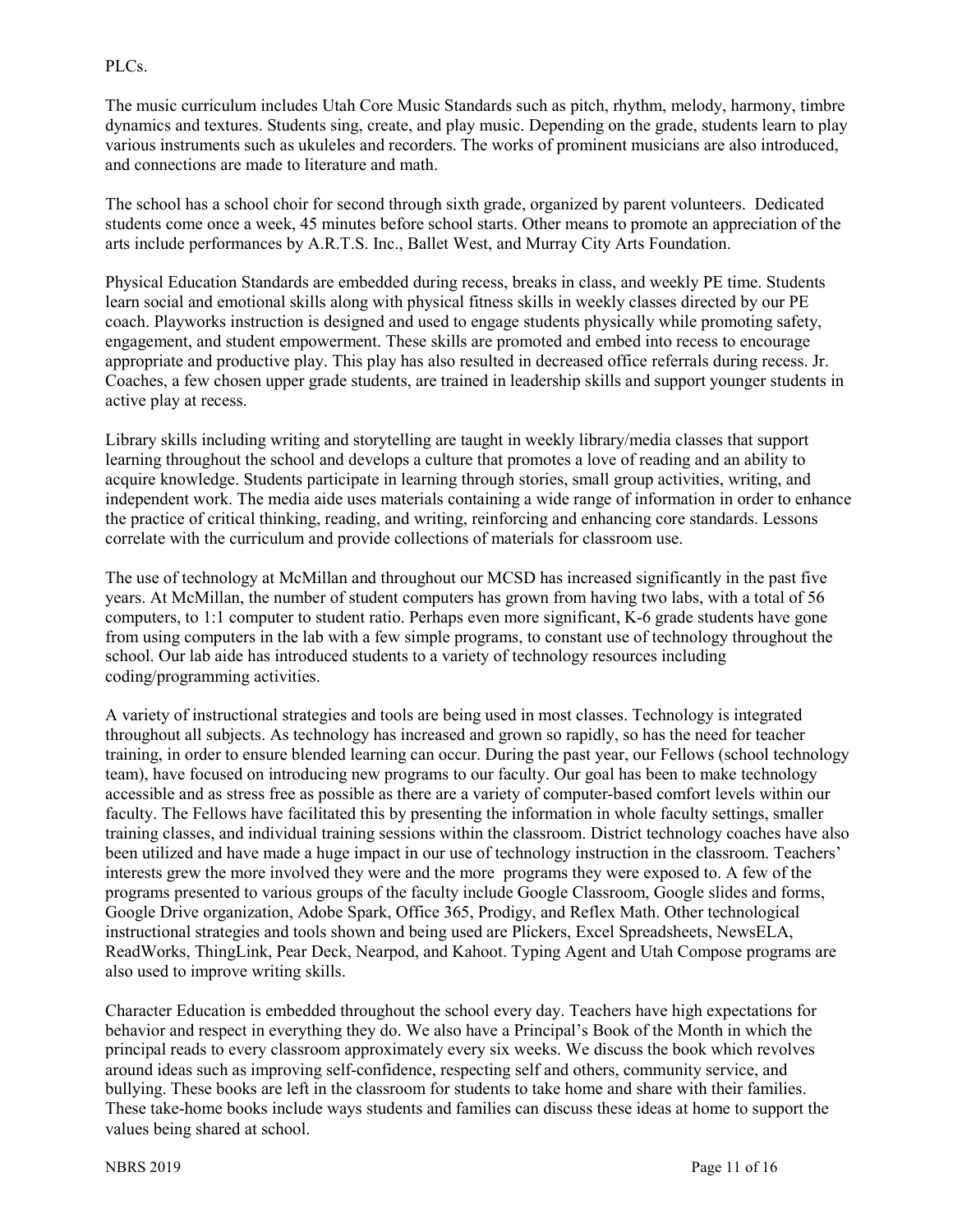#### **3. Special Populations:**

Steadfast Tier 1 instruction is among one of our highest expectations of teachers. McMillan uses evidencebased instruction. This begins with purposeful planning to establish clear learning targets and identified success criteria. Explicit instruction, meaningful high-quality engagement tasks such as feedback, multiple and varied opportunities to respond, and questioning strategies, are implemented to maximize the effect of instruction on student learning.

Based on identification from various assessments and discussions in PLCs, students needing additional support are provided with Tier II interventions that focus on specific skill-based instruction. Small groups and additional scaffolding are used to meet the needs of students who assess below proficiency levels, as well as those needing extended learning opportunities. District and State Land Trust funding is dedicated to providing reading and math interventionists to build an added layer of instructional service for identified students. This may include small group instruction, tutoring, and/or practice with specific technology programs. This may also mean enrichment activities for those who are proficient, which includes our Gifted Talented population, but need another dimension of learning experience. A school support group is used to track student concerns and monitor the influence of the intervention, analyze growth, and adjust as needed.

PLCs are at the center of collaborating on student learning, growth, and/or lack thereof. Teachers, with the support of the coach and principal, work for 50 minutes weekly in PLCs. They use this time to create and align concept maps, create targeted goals, and analyze CFAs and benchmark data. Based on the outcome of these assessments, the team creates targeted action plans to improve skills of below proficiency levels and enrich those above proficiency levels.

Populations such as English Language Learners (ELLs) have additional needs. We strive to place ELLs with teachers who are English as a Second Language (ESL) endorsed. They also have an additional 30 minutes with an ESL paraprofessional where they learn skills specific to their goals and needs, according to their annual WIDA English Language Proficiency Assessment.

Our G/T students are in self-contained classrooms with teachers who are G/T endorsed. Although these students are typically proficient in most areas, they too have individual needs and skills that must be met. We work on various social skills as well as provide enhanced academic experiences. These students have the opportunity to dive deeper into content areas with additional expectations to ensure they continue to show significant growth each year.

In analyzing data, the achievement gap most noticeable was with students with disabilities. In the past couple of years, we have created a PLC we call the iSpEd Team. This includes our Special Education Teacher, Coach, School Counselor, Speech and Language Itinerant, and Principal. The school counselor takes the lead to ensure students are not being left behind. This team works together, in coordination with the student's teacher, to discuss and ensure specialized instruction is coordinated between General Education and Special Education teachers. The team works together to analyze data, discuss possible adjustments to interventions, and monitor progress. Although we have more work to do this this area, over the past 3 years, our students with disabilities have improved in each subject area.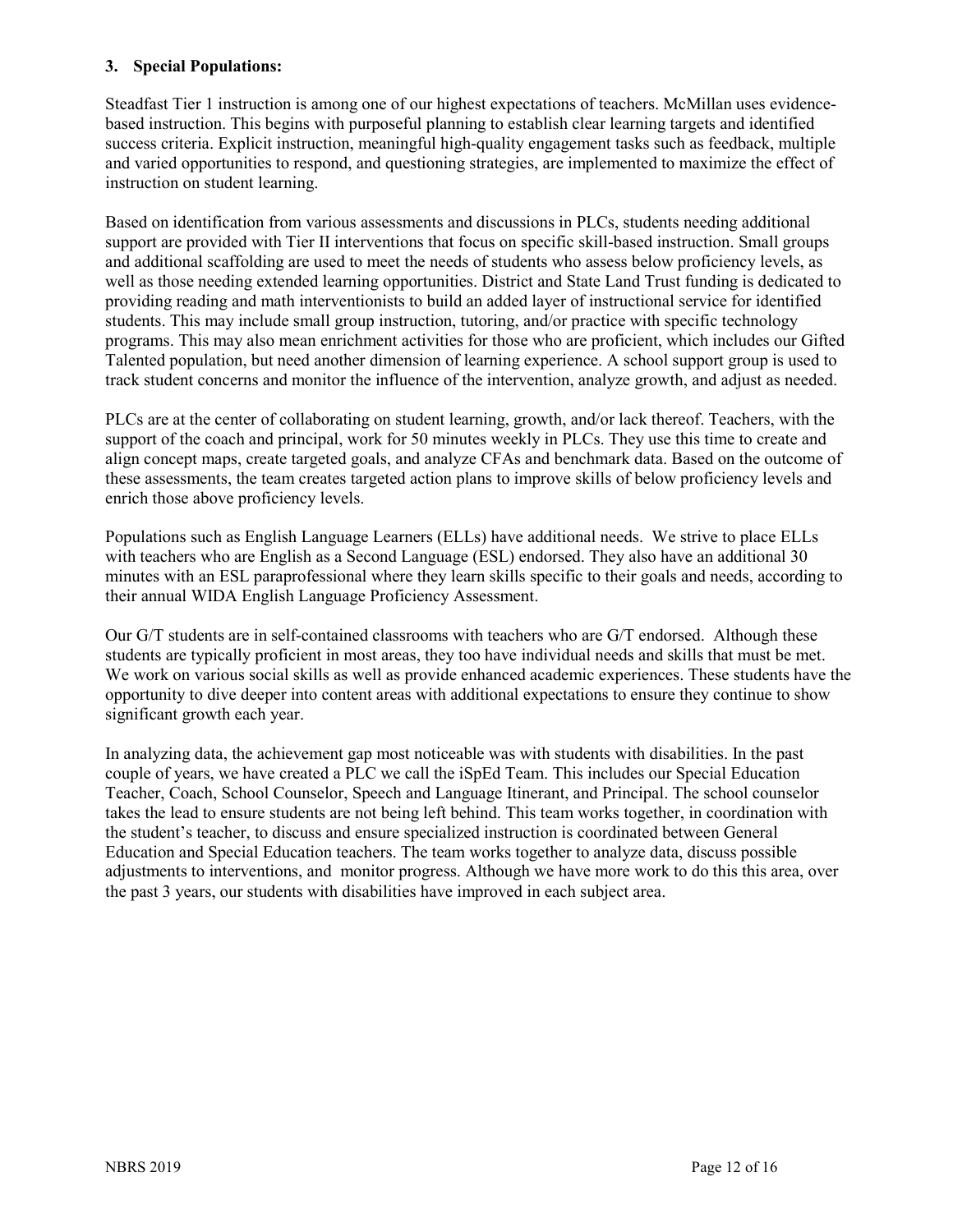### **1. School Climate/Culture:**

Perhaps more important than the various resources, curricula, and technology, is how people feel when they enter the school. More often than we can count, people have commented on how comfortable and welcoming McMillan is. The care, understanding, acceptance, and respect that exists at McMillan help create this environment.

At McMillan, school means much more than just academics, which we believe will come if a child's basic needs are met. As stated in our mission statement, "Children are our future…[we are] dedicated to the success of the whole child." This means something different for every child, every teacher, every staff member, and every parent, grandparent, or guardian. McMillan works hard to ensure all who enter our school get what they need. This starts with teachers getting to know and understand what a child is learning, not learning, why or why not? They ask themselves, is it a personal, family, physical, emotional, or academic skill that is needed? Sometimes it may be all of these things. A couple of strategies teachers use to build emotional strength is to hold class community meetings daily, talking to individuals, parents, and various groups as needs arise, and most importantly getting to know each child, their strengths, their weaknesses, and their interests. We have also found that behaviors and difficult children respond much better when the environment is positive. This means positive reinforcements which come in many forms, from as simple as a positive comment to earning an extra fifteen-minute recess or class party. It is vital that we make school a safe and loving place for our children, some of whom may only have this feeling while they are there.

Teachers can make the biggest impression of a child's life and learning than any other factor. Our teachers are incredible and extremely valuable to our success. It's vital that teachers know and believe this. Teachers can be very hard on themselves as many are perfectionists and have extremely high expectations. That's what makes them great! However, it's important we provide them with time to breath and to enjoy what they are doing. The balance is difficult at times, but with the support we give each other and the closeness we feel as a faculty, it makes everything else possible.

# **2. Engaging Families and Community:**

An important factor in our school culture is the amazing parent support that exists. McMillan has a highly involved group of parents and grandparents. Volunteers help teachers in and out of the classroom, show appreciation for faculty and staff through treats, notes, and dinners, as well as support for many extra activities for our students that include field-trips, assemblies, popcorn Fridays, birthday treats for students and staff, parents and pastries, family nights, etc. They also work with the school to support service for the community such as food drives, fundraising, sending care packages to veterans, as well as organize our Veterans Day Program where students present a special program to our local Veterans.

Our School Community Council is also central to involving parents. The school community council has a combination of parents and faculty. It is required that more parents than faculty members are on the council. Using school-wide data, this council helps to create and support the school improvement plan and make decision as to how State Land Trust Funds are to be used to achieve designated goals.

McMillan has also had the opportunity to extend our community into Mexico. We were able to help a school that received some major damages during an earthquake last year. This came about through one of our paraprofessionals going to the principal and sharing her story about how her mother was killed in an earthquake in Mexico over 30 years ago, with her father passing away from cancer a few months later. Her and her three siblings were taken in by an American family and she was now at the point in her life she wanted to return the favor by helping these children in Mexico through this recent earthquake. Through her contacts we were able to connect with a school and raise funds for recess equipment, to help rebuild an outdoor lunch area as well as provide funds for them to rebuild a stairway to ensure its safety. The most exciting part of this experience was connecting the two schools through Skype and having their children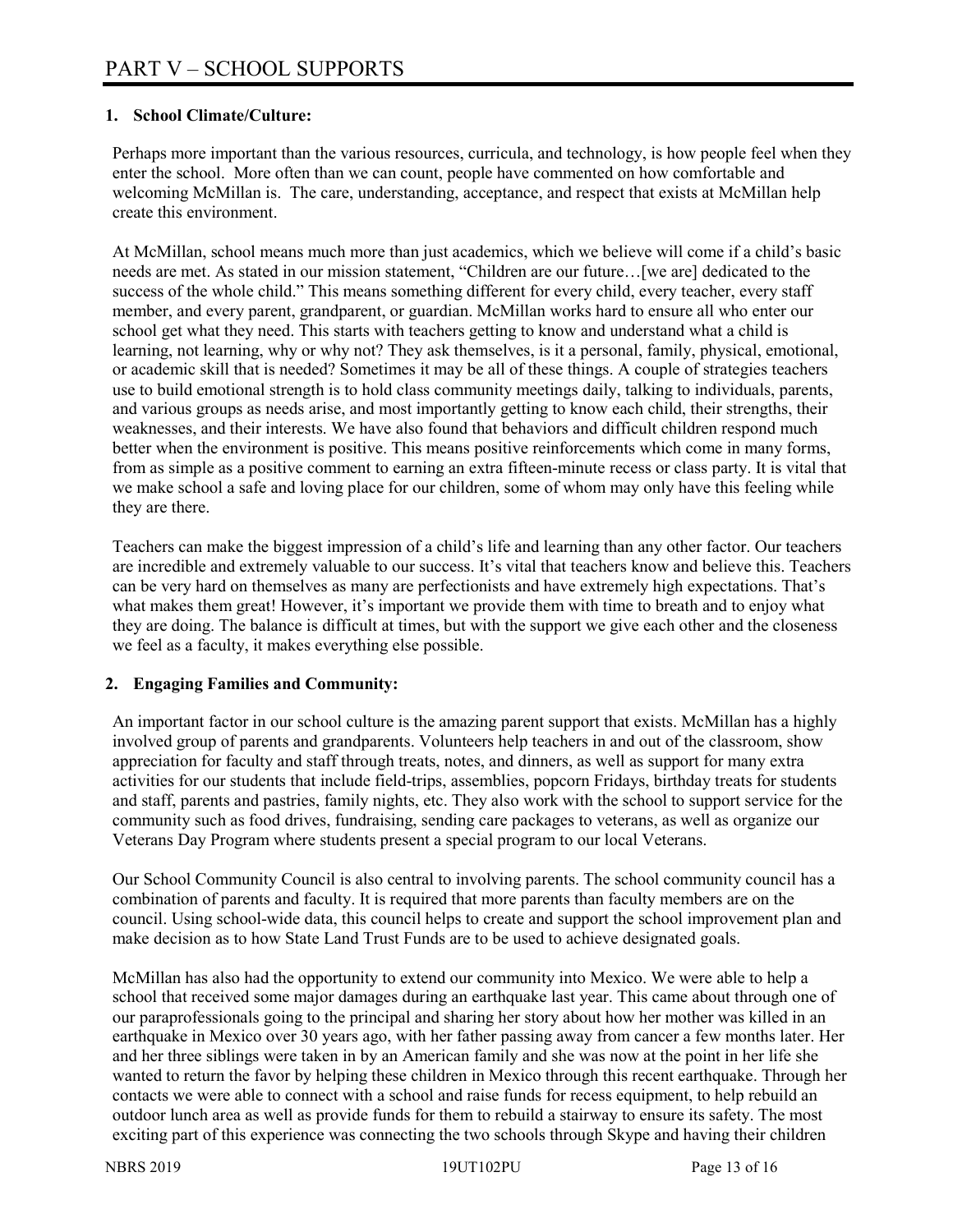(those learning English) and our children (those who spoke Spanish) communicate with one another. This was an experience we will never forget.

# **3. Professional Development:**

With all the changes happening in education, technology, and student population needs, professional learning has become a fundamental necessity. Our school district has also had many changes from within, causing changes in overall goals, expectations, and curriculum adjustments. Again, making professional learning necessary. Finding the balance in allowing teachers to "teach" and adding more to their plates can be difficult. We have found that systemic changes are best done if they are gradual and allow teachers to be part of the process. We also try to ensure the time spent in professional learning is spent effectively and efficiently. This means most of our faculty meetings involve professional learning. If announcements can be made on paper, that is what is done. The principal creates a weekly newsletter, laying out the week and sharing reminders and possible articles or resources relating to what we are learning that teachers can reference.

Other means of professional learning may include half day substitutes while teachers spend the time focusing on a specific learning/instructional concepts that are needed. Substitutes and/or teacher stipends are provided through budgeted district and state funds. Following are a couple of examples as to how these funds have benefitted our students. In looking at our 2014-2017 end of year data, we could see our scores were good but fairly stagnant. In diving deeper into the data and various assessments, we realized two things, 1) we needed more rigor in our math instruction, and 2) we needed to understand more about how we needed to do to improve our writing.

With our math rigor, we analyzed what was being asked and how the questions were being presented through a program that has shown to correlate with our end of year testing. With that information teachers saw they needed to adjust their instruction to be more concept-based and questions needed to be more rigorous. Basically, the depth of knowledge (DOK) needed adjusting. In regard to our second concern, the principal and instructional coach had gone to a couple of state trainings in writing. The coach then shared this information with teachers, while they were provided half day substitutes. Grades K-2 participated in professional learning in the morning while 3-6 grade teachers came together in the afternoon. There were specific ideas and adjustments teams of teachers noticed they could make in their instruction; they were then assigned to go back and use what they had learned to see if they could get better results. Teachers were excited to see the changes that took place in both areas. Results show our stagnant scores improved in all subject areas.

# **4. School Leadership:**

Leadership is a critical part of having a successful school. Certainly, the principal is considered a leader, but at McMillan we are all leaders. Teachers are leaders and examples to their students and colleagues as students are leaders to their school and classmates.

A Building Leadership Team (BLT) was a new idea to McMillan six years ago. However, the new principal came in knowing it was a necessary tool to increase leadership capacity and make important decisions. Teachers were asked to be part of this team in the beginning based on their talents, the influence they had on others, and their willingness to take a leadership role. Every year, part of this team rotates out to allow others to rotate in and be part of the team. As of next year, all teachers will have had the opportunity to be an important member of the BLT. The BLT meets at least monthly as a group to analyze and problemsolve the academic (reviewing school-wide data), behavioral, and emotional status within the school and develop solutions that may be best for all. For example, in the beginning it was noted by teachers that they wanted a consistent school-wide behavior plan. As the principal had previous experience with Positive Behavioral Interventions and Support (PBIS) we used this as a starting point. The BLT developed a behavior system and then presented it to the other teachers. Each year, we take a half day when each grade rotates to various areas of the building and playground to review appropriate actions and behaviors. These expectations are also posted throughout the building and supported by all faculty and staff.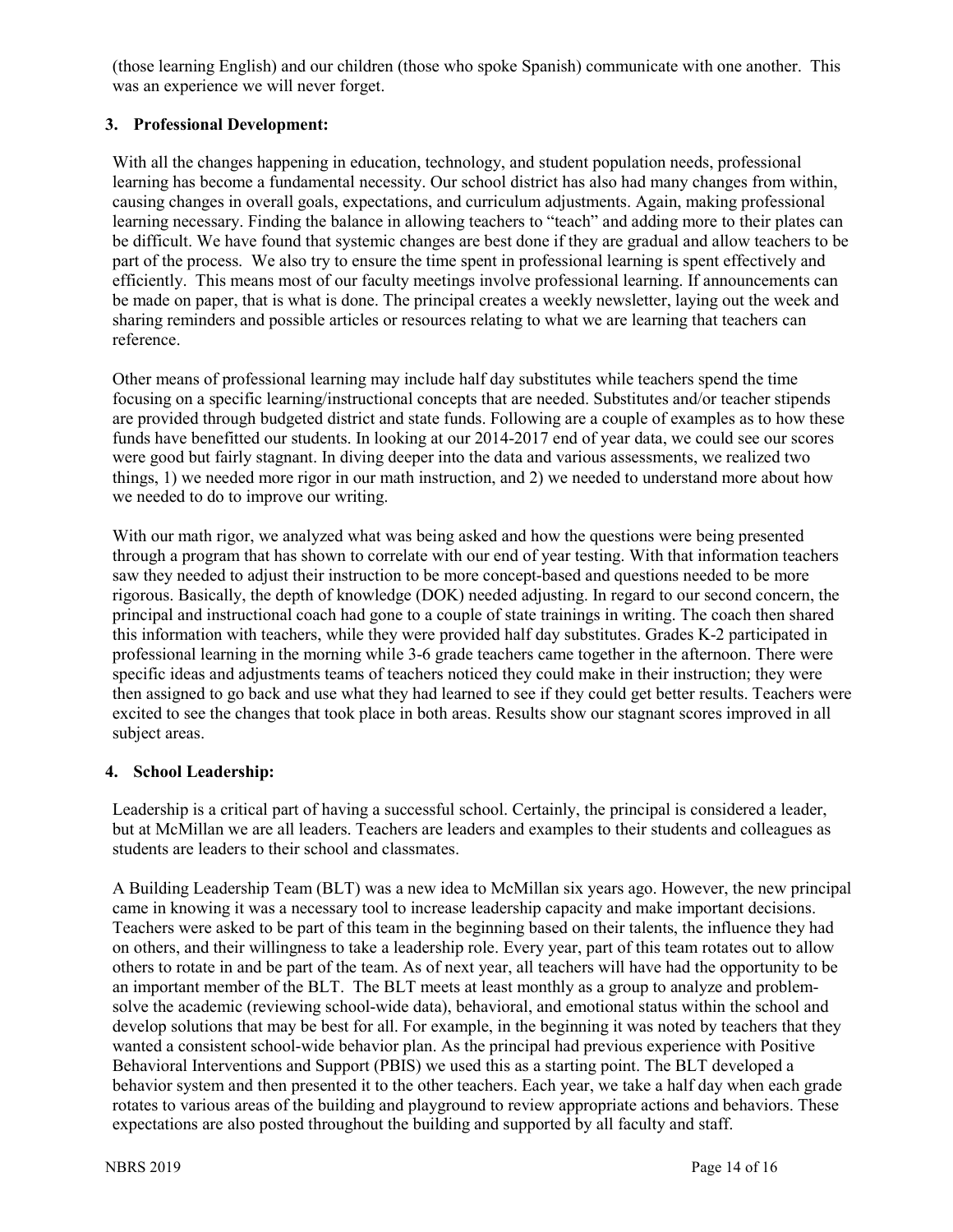Students are also leaders at McMillan. Interested 5th and 6th grade students apply for both our safety patrol as well as our student council. The safety patrol members are trained and then rotate every couple of weeks to stay a few minutes after school to ensure students get to their pick-up locations safely.

In addition to our student council leaders, students are chosen from each class and given the opportunity to be part of the student council. They make decisions and lead out on activities such as spirit days, fundraisers, and giving "heart attacks" (secretly placed heart-shaped notes all over a secretary's desk, or around the principal's, custodian's, and kitchen doors) to thank them for all they do.

Students also take on leadership roles as they team with younger classes and help train and mentor these student as they learn more about technology. These students also provide support in areas of reading and math. New friendships and school unity are additional benefits that come from this practice.